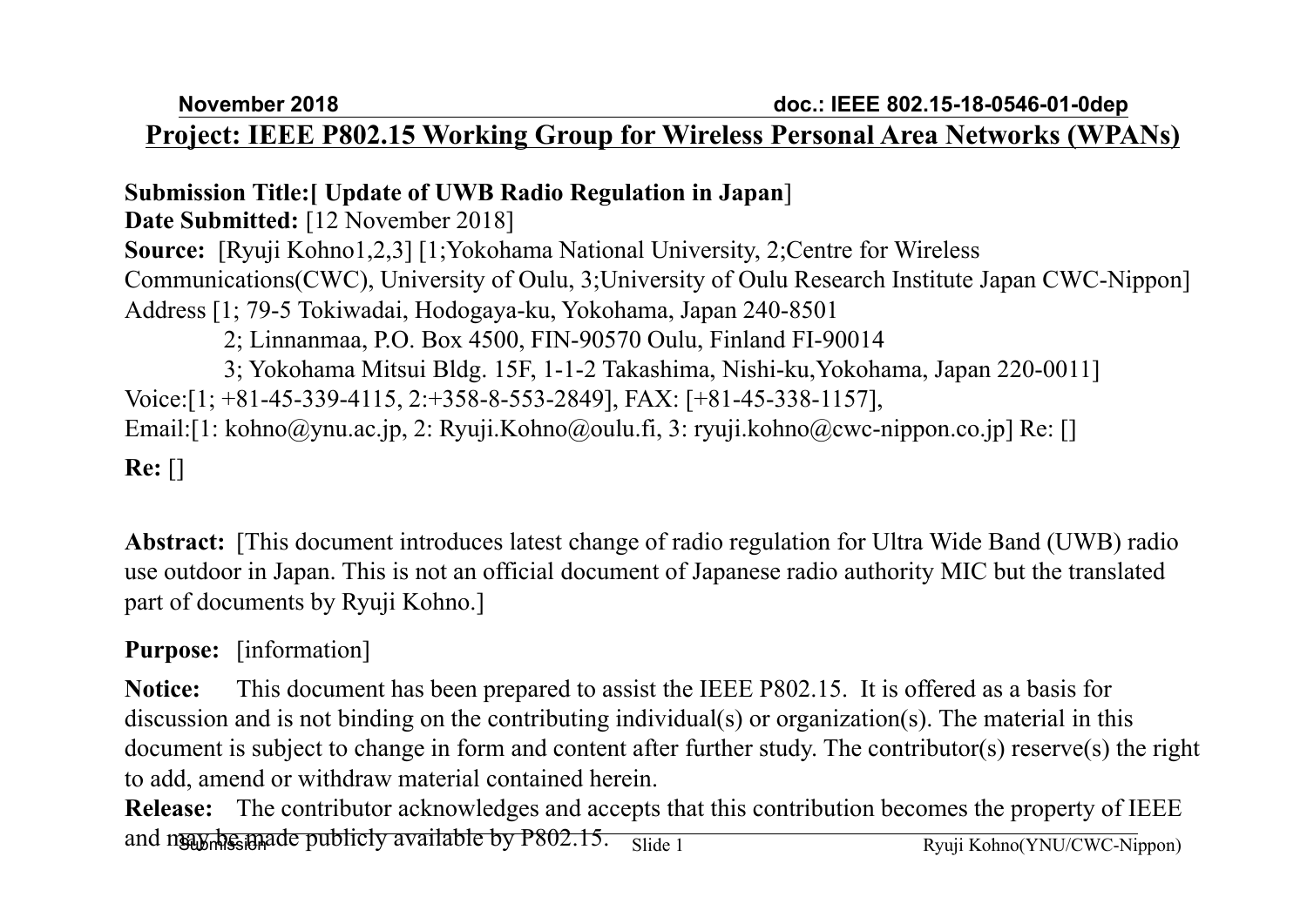# Update of UWB Radio Regulation in Japan

## Ryuji Kohno

Professor, Graduate School of Engineering Yokohama National University, Japan Director, Center for Future Medical Infrastructure Based on Advanced ICT, Japan Distinguished Professor, University of Oulu, Finland CEO, University of Oulu Research Institute Japan – CWC-Nippon, Co. Ltd.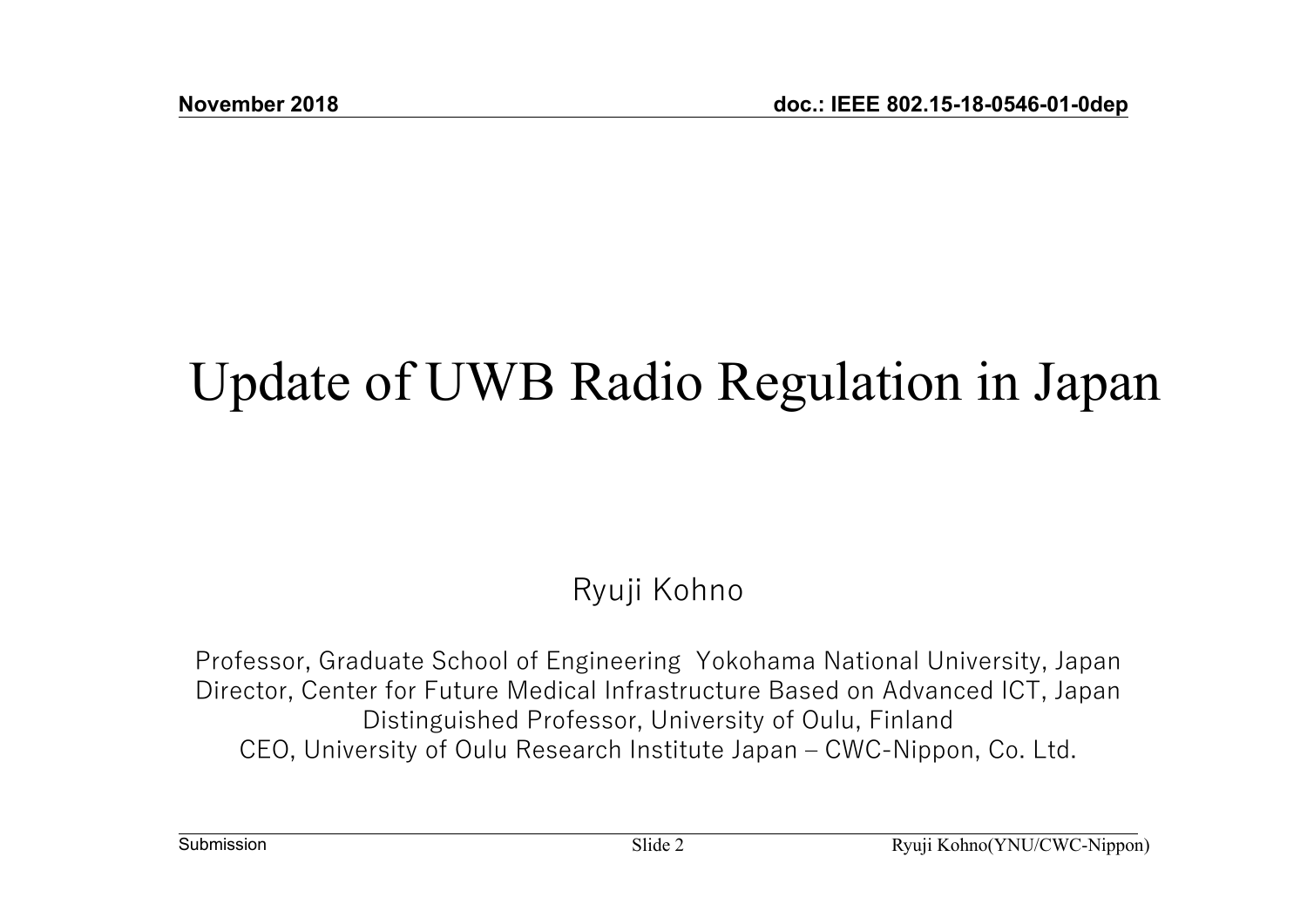# **Introduction**

#### **Background**:

- • Japanese radio regulation authority MIC (Ministry of Internal Affairs and Communications) has investigated technical requirement for ultra wide band (UWB) radio use according to UWB research, development, and business after it established regulatory requirement for communication uses for 3.4-4.8GHz, 7.25- 10.25GHz in 2010, and collision avoidance radar uses for 22-29GHz in 2013. While UWB communication and sensing systems have been restricted indoor in Japan, the rest of world have been developing them to a lot of outdoor uses.
- Lately in this IoT era, wide variety of UWB radio uses have been expected in Japan as well as in a world and demand for UWB radio outdoor use has been increasing while keeping transparency with other nations.

### **Major Change**:

- (1) Bandwidth, Occupied, and Impermissible Emission Available Outdoor; Channel 9 of IEEE802.15.4aTM with central frequency 7987.2GHz and bandwidth 499.2MHz out of high band 7.25-10.25GHz has been considered to be available outdoor.
- (2) EIRP(Equivalent Isotropically Radiated Power); Japanese regulatory requirement for UWB radio has been regulated by antenna electricity, antenna gain as well as EIRP. For the sake of international compatibility, Japanese regulation for UWB radio uses could be regulated by EIRP.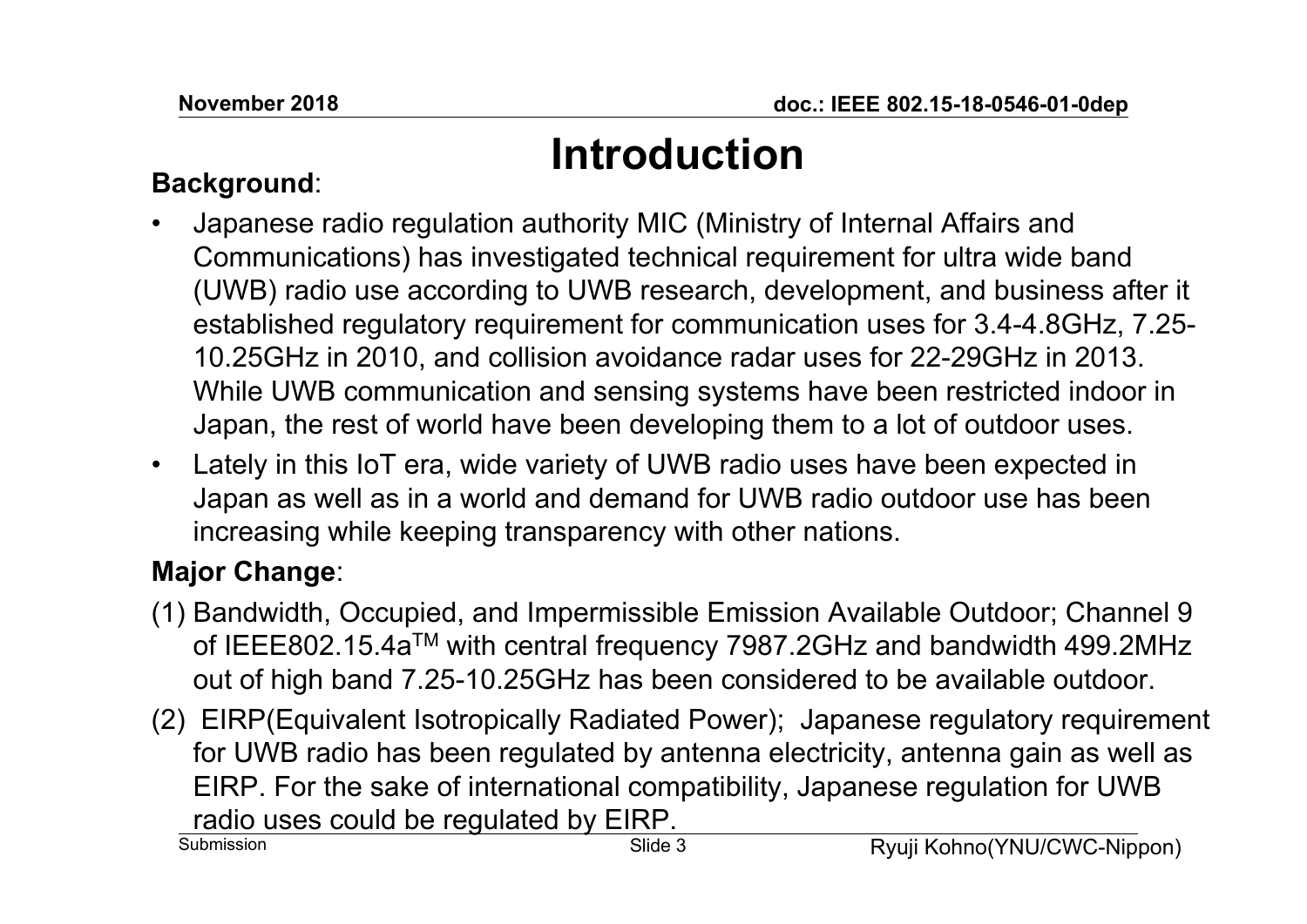# **Radio Uses in the Frequency Band 6.57-10.25GHz**

- •Red lines indicate channels defined by IEEE802.15.4a.
- • Available band is 7.587-8.4GHz. Blue dotted line systems should be protected for coexisitence such as fixed micro wave communication, satellite, radio astronomy and VLBI etc.

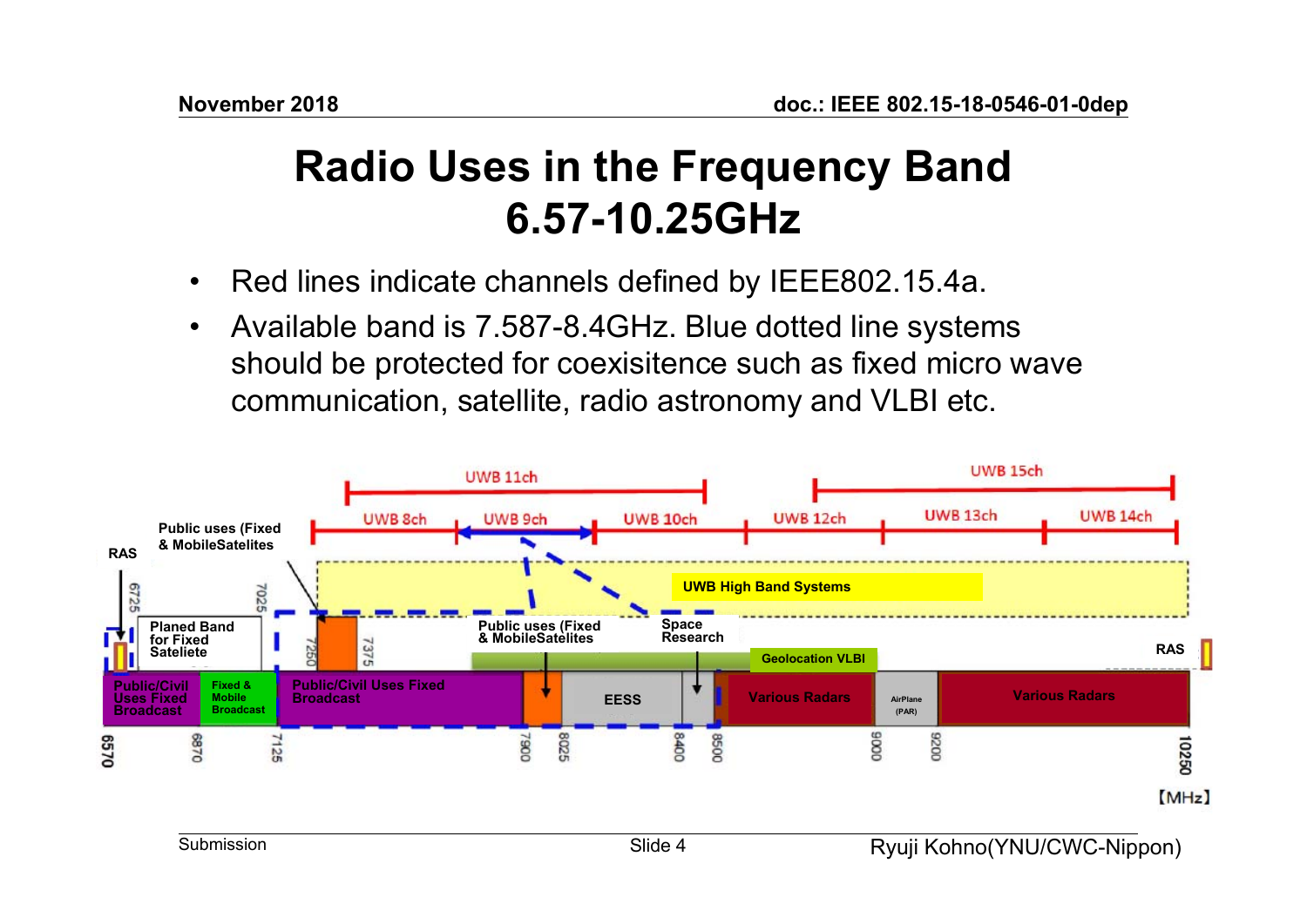**November 2018**

#### **Major Technical Requirement for Outdoor UWB Systems(1/ 2)**

| Technical Requirement of Outdoor UWB Systems |                                 |                                           |                 |                                                | Technical Requirement of Indoor High Band UWB Systems |                                 |                                     |  |
|----------------------------------------------|---------------------------------|-------------------------------------------|-----------------|------------------------------------------------|-------------------------------------------------------|---------------------------------|-------------------------------------|--|
| <b>Permissible Variance of</b>               |                                 | $7.587$ GHz $- 8.4$ GHz                   |                 | <b>Permissible Variance of</b>                 |                                                       | $7.25GHz - 10.25GHz$            |                                     |  |
| <b>Band</b>                                  |                                 |                                           |                 | <b>Band</b>                                    |                                                       |                                 |                                     |  |
| <b>Antenna Electricity</b>                   |                                 | <b>Average Power(EIRP)</b>                |                 | <b>Antenna Electricity</b><br>(by EIRP)        |                                                       | <b>Average Power(EIRP)</b>      |                                     |  |
|                                              |                                 | 7,587-7662 MHz: Lower than -51.3 dBm/MHz  |                 |                                                |                                                       | Lower than -41.3 dBm/MHz        |                                     |  |
| (by EIRP)                                    |                                 | 7,662-8400 MHz : Lower than -41.3 dBm/MHz |                 |                                                |                                                       | <b>Peak Power (EIRP)</b>        |                                     |  |
|                                              |                                 | <b>Peak Power (EIRP)</b>                  |                 |                                                |                                                       | 0 dBm / 50 MHz                  |                                     |  |
|                                              |                                 | <b>No Change</b>                          |                 | <b>Antenna Absolute</b>                        |                                                       | 0 dBm                           |                                     |  |
| <b>Antenna Absolute</b>                      |                                 |                                           |                 | Gain                                           |                                                       |                                 |                                     |  |
| Gain                                         |                                 | <b>No Ragulation</b>                      |                 | <b>Permissible</b>                             |                                                       | 3 GHz                           |                                     |  |
| <b>Permissible</b>                           |                                 | (Specified Band)<br><b>813MHz</b>         |                 | <b>Occupied Band</b>                           |                                                       |                                 |                                     |  |
| <b>Occupied Band</b>                         |                                 |                                           |                 | width                                          |                                                       |                                 |                                     |  |
| width                                        |                                 |                                           |                 | <b>Permissible Spread</b><br><b>Band width</b> |                                                       |                                 |                                     |  |
| <b>Permissible Spread</b>                    |                                 |                                           |                 |                                                |                                                       |                                 | More than 450 MHz (10 dB Bandwidth) |  |
| <b>Band width</b>                            |                                 | No Change                                 |                 |                                                | <b>Not</b>                                            | Less than 1,600MHz -90.0dBm/MHz |                                     |  |
| <b>Limits</b>                                | <b>Not</b>                      | <b>No Change</b>                          |                 | <b>Limits</b><br><b>of</b>                     | beyond<br><b>7.25 GHz</b>                             | 1,600-2,700 MHz                 | $-85.0$ dBm/MHz                     |  |
| of                                           | beyond                          |                                           |                 |                                                |                                                       | 2,700MHz -7.25 GHz              |                                     |  |
| <b>Emissi</b>                                | <b>725 GHz</b>                  |                                           |                 | <b>Emissi</b>                                  |                                                       |                                 | -70.0dBm/MHz                        |  |
| on                                           | <b>Higher</b>                   | 7.25 GHz -- 7.587                         | $-59.3$ dBm/MHz | on                                             | <b>7.25 GHz</b>                                       | 725 GHz - 10.25 GHz             |                                     |  |
| <b>Power</b>                                 | than 7.25                       | <b>GHz</b>                                |                 | <b>Power</b><br>subsidi                        | -- 10.25 GHz                                          | -54.0dBm/MHz                    |                                     |  |
| subsidi                                      | <b>GHz</b><br><b>Not Beyond</b> | 7.587 GHz -- 8.4GHz                       | -54.0dBm/MHz    |                                                |                                                       | 10.25-10.6GHz                   | -70.0dBm/MHz                        |  |
| arily                                        |                                 | 8.4 GHz -- 8.5 GHz                        | -593dBm/MHz     | arily                                          |                                                       | 10.6-10.7GHz                    | -85.0dBm/MHz                        |  |
| (by                                          | 10.25 GHz                       | 8.5 GHz -- 10.25                          | -60.0dBm/MHz    | (by                                            | <b>Higher than</b>                                    | 10.7-11.7GHz                    | -70.0dBm/MHz                        |  |
| EIRP)                                        |                                 | <b>GHz</b>                                |                 | EIRP)                                          | 10.25 GHz                                             |                                 |                                     |  |
| <b>Higher than</b><br>10.25 GHz              |                                 | No Change                                 |                 |                                                |                                                       | 11.7-12.56GHz                   | -85.0dBm/MHz                        |  |
|                                              |                                 |                                           |                 |                                                |                                                       | Beyond 12.75GHz                 | -64.0dBM/MHz                        |  |
|                                              |                                 |                                           |                 |                                                |                                                       |                                 |                                     |  |
|                                              |                                 |                                           |                 |                                                |                                                       |                                 |                                     |  |
|                                              |                                 |                                           |                 |                                                |                                                       |                                 |                                     |  |
|                                              | Submission                      |                                           |                 | Stide 5                                        |                                                       | Ryuji Kohno(YNU/CWC-Nippon)     |                                     |  |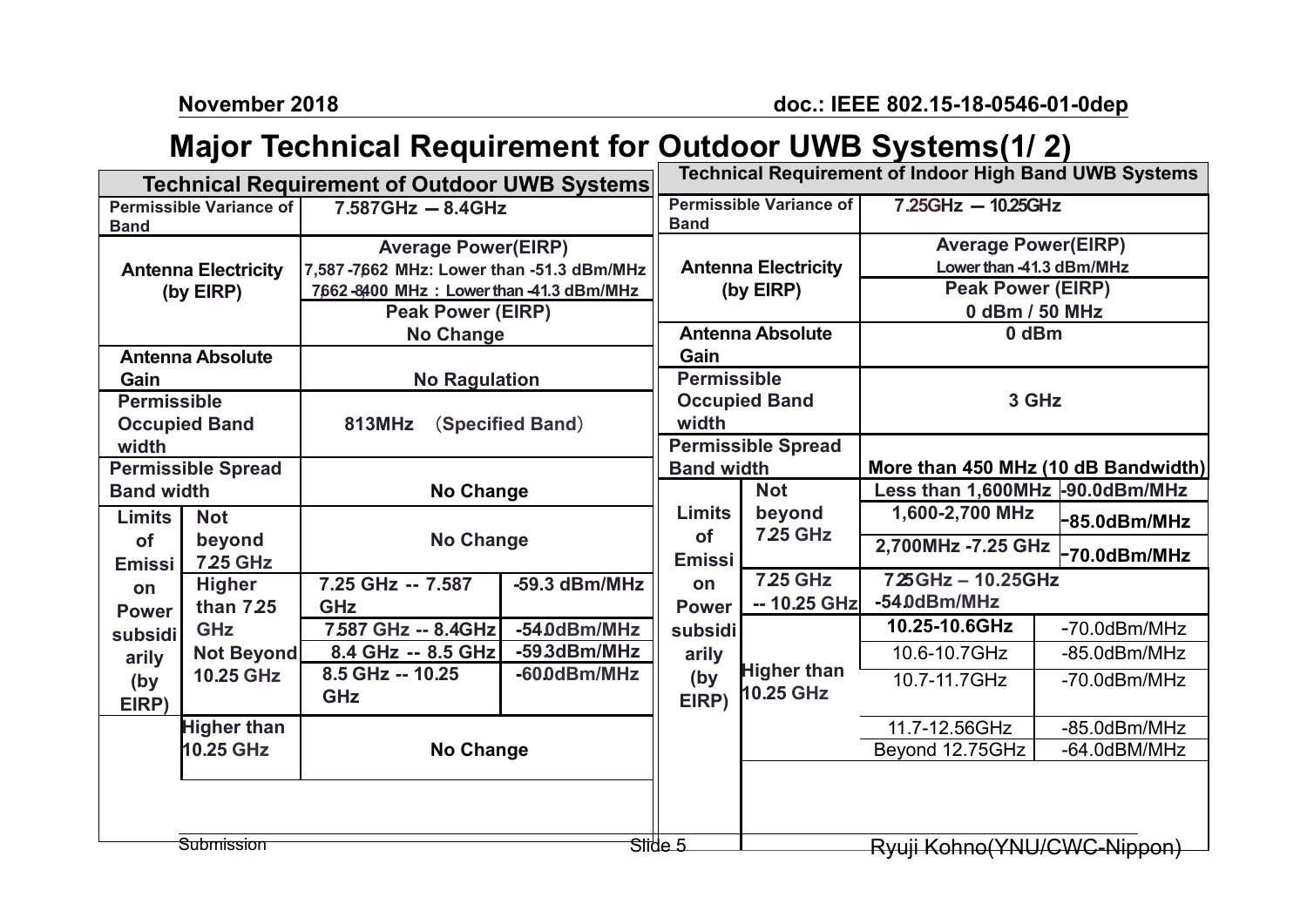**November 2018**

## **Major Technical Requirement for Outdoor UWB Systems(2/ 2)**

|                                                                                       | <b>Technical Requirement of Outdoor UWB Systems</b>                   |                                                                 | <b>Technical Requirement of Indoor UWB Systems</b> |                                                         |                                    |                                                                    |                            |  |
|---------------------------------------------------------------------------------------|-----------------------------------------------------------------------|-----------------------------------------------------------------|----------------------------------------------------|---------------------------------------------------------|------------------------------------|--------------------------------------------------------------------|----------------------------|--|
| Limits of<br><b>Permitted</b><br><b>Emission</b><br>(by<br>Average<br>Power,<br>EIRP) | <b>Not</b><br>beyond<br><b>725 GHz</b><br>7.25 GHz<br>$-10.25$<br>GHz | <b>No Change</b>                                                |                                                    | <b>Limits of</b><br><b>Permitted</b><br><b>Emission</b> | <b>Not</b><br>beyond<br>7.25 GHz   | Less than 1,600MHz-90dBM/MHz<br>1,600-2,700MHz<br>2,700MHz-7.25GHz | -85.0dBM/Mhz<br>-70dBM/MHz |  |
|                                                                                       |                                                                       | 7.25 GHz -- 7.587<br><b>GHz</b><br>7587 GHz --<br><b>8.4GHz</b> | $-59.3$ dBm/MHz<br>non                             | (by<br><b>Average</b><br>Power,<br>EIRP)                | 7.25 GHz<br>$-10.25$<br><b>GHz</b> | <b>Non</b>                                                         |                            |  |
|                                                                                       |                                                                       | 8.4 GHz -- 8.5 GHz<br>8.5 GHz -10.25 GHz                        | -593dBm/MHz<br>$-60.0$ dBm/MHz                     |                                                         | over                               | 10.25-10.6GHz                                                      | -70.0dBM/MHz               |  |
|                                                                                       | over<br>10.25GHz                                                      |                                                                 |                                                    |                                                         | 10.25GHz                           | 10.6G-10.7GHz                                                      | -85.0dBm/MHz               |  |
|                                                                                       |                                                                       | <b>No Change</b>                                                |                                                    |                                                         |                                    | 10.7-11.7GHz                                                       | -70.0dBm/MHz               |  |
|                                                                                       |                                                                       |                                                                 |                                                    |                                                         |                                    | 11.7-12.75GHz                                                      | -85.0dBm/MHz               |  |
| <b>Limits of</b>                                                                      | <b>Not</b>                                                            |                                                                 |                                                    | <b>Limits of</b>                                        |                                    | Beyod 12.75GHz                                                     | -70.0dBM/MHz               |  |
| <b>Permitted</b>                                                                      | beyond                                                                |                                                                 | <b>No Change</b>                                   |                                                         | <b>Not</b><br>beyond               | Less than 1,600MHz                                                 | -84.0dBm/MHz               |  |
| <b>Emission</b>                                                                       | <b>7.25 GHz</b>                                                       |                                                                 |                                                    | <b>Permitted</b>                                        |                                    | 1,600-2,700MHz                                                     | -79.0dBm/MHz               |  |
| (by Peak                                                                              | <b>725 GHz</b>                                                        | 7.25 GHz -- 7.587                                               | -35.0 dBm/MHz                                      | <b>Emission</b>                                         | <b>725 GHz</b>                     | 2,700MHz-7.25GHz                                                   | -64.0dBm/MHz               |  |
| Power,                                                                                | $=$                                                                   | <b>GHz</b>                                                      |                                                    | (by Peak                                                | <b>725 GHz</b>                     |                                                                    |                            |  |
| EIRP)                                                                                 | 10.25<br><b>GHz</b>                                                   | 7.587 GHz -- 8.4GHz                                             | <b>Non</b>                                         | Power,                                                  | $-10.25$                           |                                                                    |                            |  |
|                                                                                       |                                                                       | 8.4 GHz -- 8.5 GHz                                              | $-35.0$ dBm/MHz                                    | EIRP)                                                   | <b>GHz</b>                         | <b>Non</b>                                                         |                            |  |
|                                                                                       |                                                                       |                                                                 |                                                    |                                                         | <b>Higher</b>                      | 10.25-10.6GHz                                                      | -64.0.0dBM/MHz             |  |
|                                                                                       |                                                                       | 8.5 GHz -- 10.25 GHz                                            | $-35.7$ dBm/MHz                                    |                                                         | than 10.25                         | 10.6G-10.7GHz                                                      | -79.0dBm/MHz               |  |
|                                                                                       | <b>Higher</b>                                                         |                                                                 |                                                    |                                                         | <b>GHz</b>                         | 10.7-11.7GHz                                                       | -64.0dBm/MHz               |  |
|                                                                                       | than 10.25                                                            | <b>No Change</b>                                                |                                                    |                                                         |                                    | 11.7-12.75GHz                                                      | -79.0dBm/MHz               |  |
|                                                                                       | <b>GHz</b>                                                            |                                                                 |                                                    |                                                         |                                    | Beyod 12.75GHz                                                     | -64.0dBM/MHz               |  |
| Package is not easily opened.                                                         |                                                                       |                                                                 |                                                    |                                                         | Package is not easily opened.      |                                                                    |                            |  |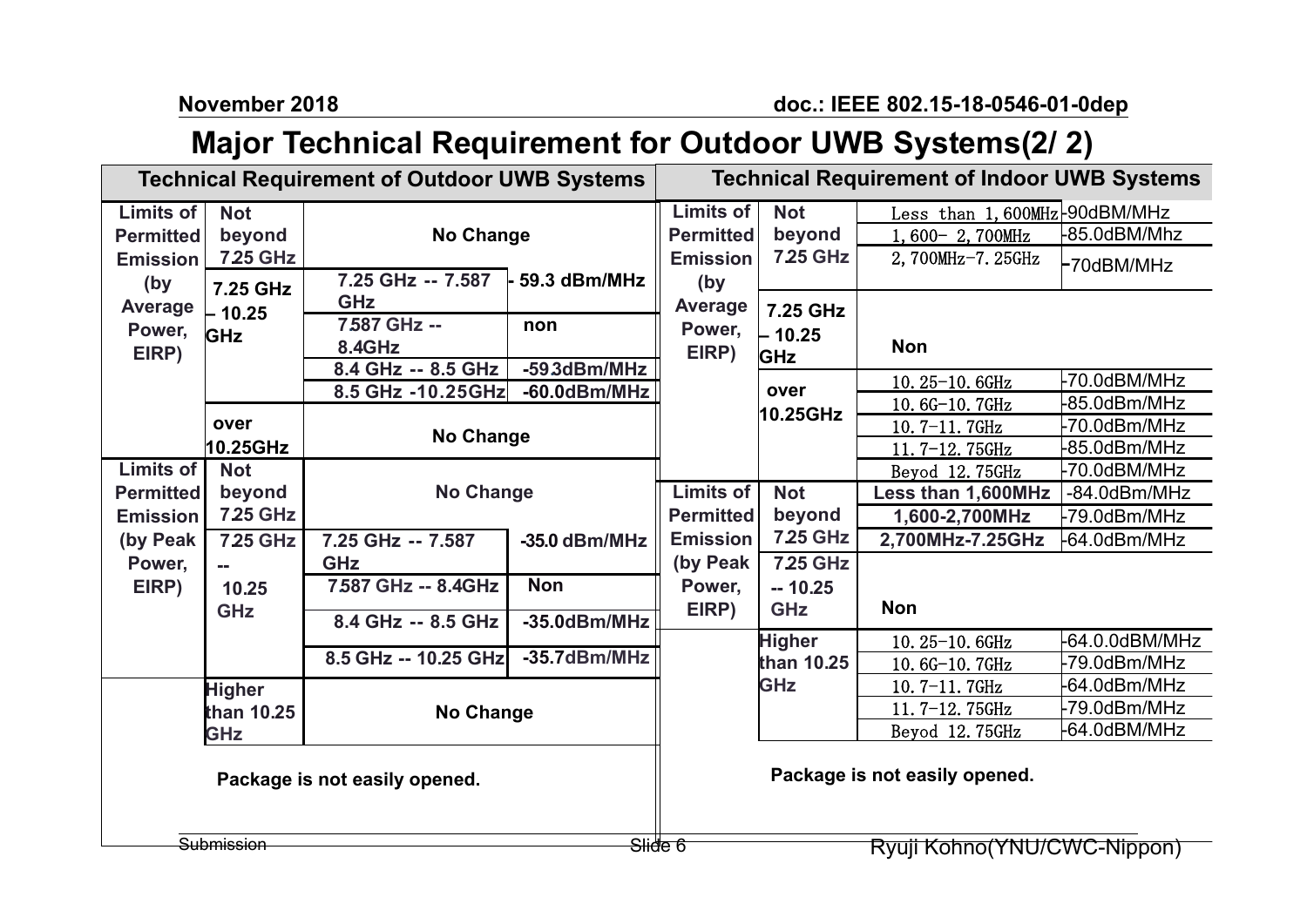### **Updated UWB Spectral Mask for Outdoor Uses in Japan**

**Power(dBm/MHz)**